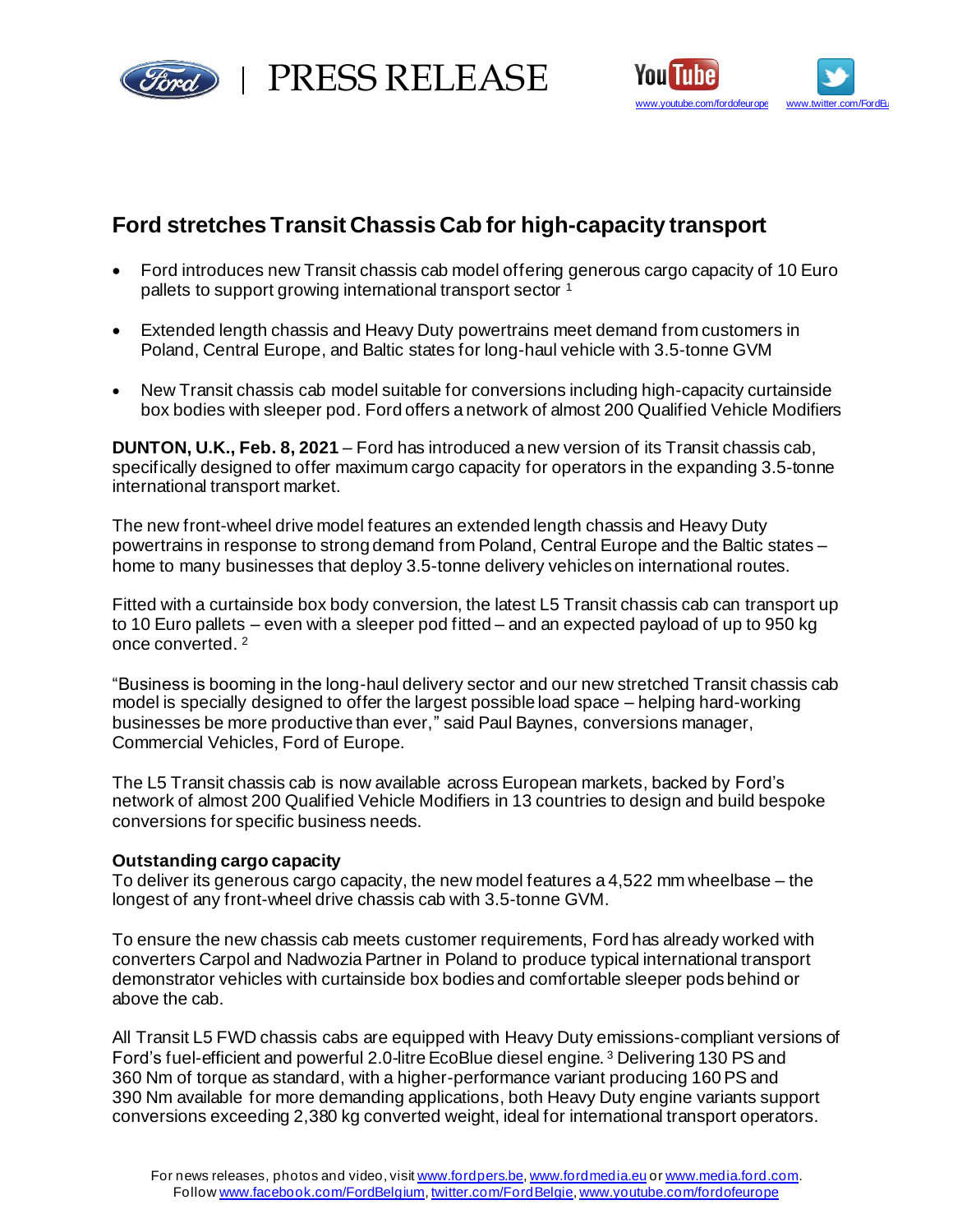A six-speed manual transmission is fitted as standard, with a six-speed automatic transmission featuring manual shifting mode also available. An optional 95-litre extended range fuel tank can be specified with all powertrains, offering increased range to improve productivity with fewer refuelling stops.

Available driver assistance technologies including Intelligent Adaptive Cruise Control <sup>4</sup> and Lane-Keeping System<sup>5</sup> can help to ease fatigue on long-distance drives, and were recently [commended](https://media.ford.com/content/fordmedia/feu/gb/en/news/2020/12/16/ford-transit-and-transit-custom-both-excel-in-euro-ncaps-first-e.html) by independent vehicle safety authority Euro NCAP.

The new L5 chassis cab further expands the huge range of Transit derivatives that also includes the heaviest-rated Transit chassis cab ever, which reached dealerships late last year offering a [5.0-tonne GVM](https://media.ford.com/content/fordmedia/feu/en/news/2020/09/30/ford-announces-its-strongest--most-capable-van-ever--a-5-0-tonne.html) for heavy conversions. In 2020, Ford was the leading commercial vehicle brand in Europe for the sixth consecutive year; Transit recorded sales of 87,139 units in Ford's core Euro 20 markets. 6

# # #

 $1$  Cargo and load capacity limited by weight and weight distribution.

 $2$  Max payload varies and is based on accessories and vehicle configuration. See label on door jamb for carrying capacity of a specific vehicle.

 $3$  Fuel efficiency and CO<sub>2</sub> emission data will depend on homologation of converted vehicles using FordEtis WLTP CO<sub>2</sub> Calculation Tool.

<sup>4</sup> Driver-assist features are supplemental to and do not replace the driver's attention, judgment and need to control the vehicle. It does not replace safe driving. See Owner's Manual for details and limitations.

<sup>5</sup>Lane-Keeping System does not control steering. Driver-assist features are supplemental to and do not replace the driver's attention, judgment and need to control the vehicle.

<sup>6</sup>The Euro 20 markets are: Austria, Belgium, Britain, Czech Republic, Denmark, Finland, France, Germany, Greece, Hungary, Ireland, Italy, Netherlands, Norway, Poland, Portugal, Spain, Romania, Sweden and Switzerland.

###

#### *About Ford Motor Company*

*Ford Motor Company is a global company based in Dearborn, Michigan. The company designs, manufactures, markets and services a full line of Ford cars, trucks, SUVs, electrified vehicles and Lincoln luxury vehicles, provides financial services through Ford Motor Credit Company and is pursuing leadership positions in electrification; mobility solutions, including self-driving services; and connected services. Ford employs approximately 188,000 people worldwide. For more information regarding Ford, its products and Ford Motor Credit Company, please visit* [www.corporate.ford.com](http://www.corporate.ford.com/)*.* 

*Ford of Europe is responsible for producing, selling and servicing Ford brand vehicles in 50 individual markets and employs approximately 45,000 employees at its wholly owned facilities and consolidated joint ventures and approximately 58,000 people when unconsolidated businesses are included. In addition to Ford Motor Credit Company, Ford Europe operations include Ford Customer Service Division and 18 manufacturing facilities (12 wholly owned facilities and six unconsolidated joint venture facilities). The first Ford cars were shipped to Europe in 1903 – the same year Ford Motor Company was founded. European production started in 1911.* 

For news releases, photos and video, visi[t www.fordpers.be,](http://www.fordpers.be/) [www.fordmedia.eu](http://www.fordmedia.eu/) or [www.media.ford.com.](http://www.media.ford.com/) Follo[w www.facebook.com/fordofeurope](http://www.facebook.com/fordofeurope)[, www.twitter.com/FordEu](http://www.twitter.com/FordEu) o[r www.youtube.com/fordofeurope](http://www.youtube.com/fordofeurope)